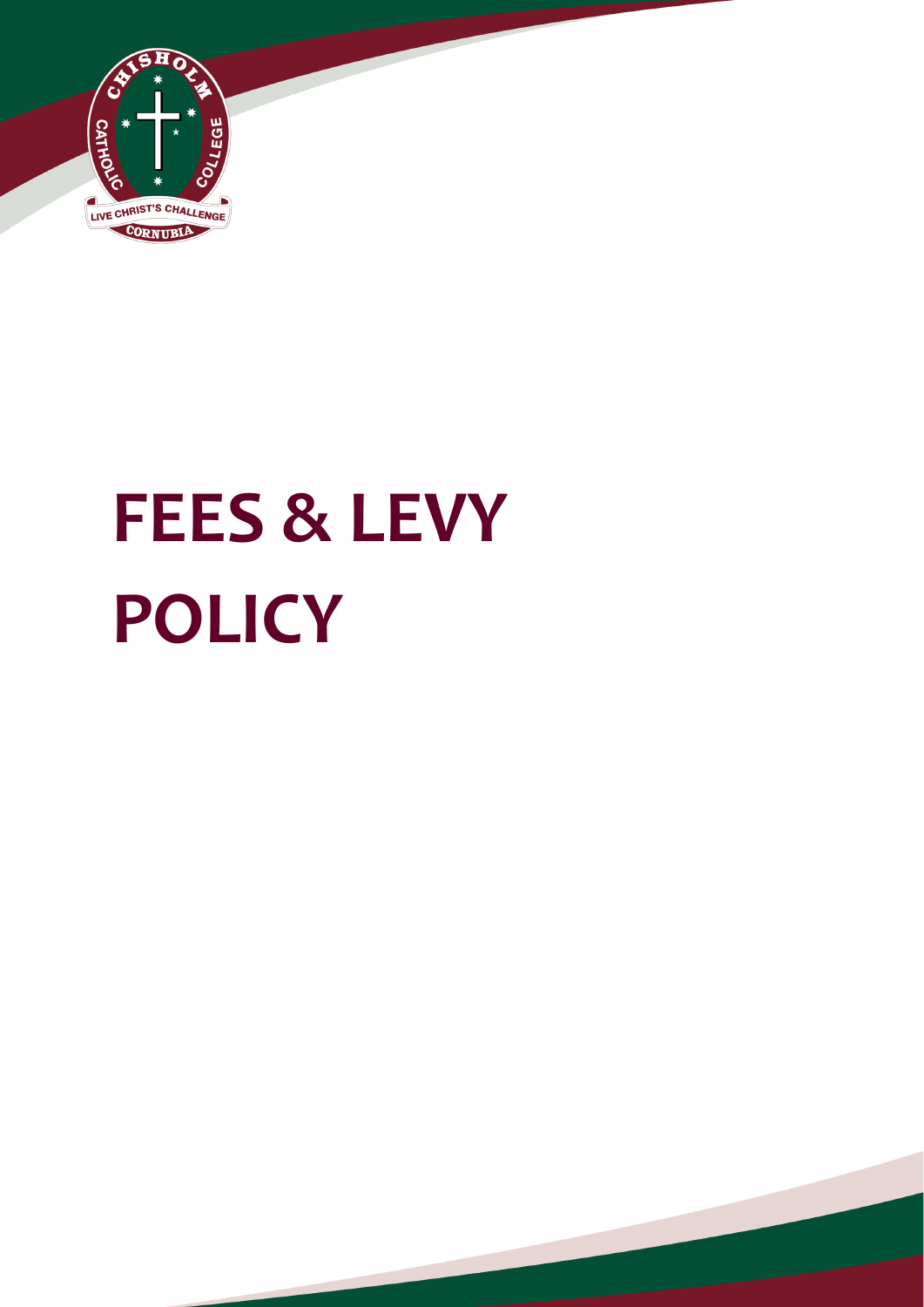

As a Brisbane Catholic Education college, Chisholm Catholic College is not fully funded by government grants. For this reason, the College sets the tuition fee annually to reflect current costs in the operation of the school. As a matter of justice to all members of the community, and not to adversely affect the delivery of curriculum and cocurricular activities, the College is obliged to ensure that fees are collected at the beginning of each term in a timely fashion.

Fees and Levies collected at Chisholm Catholic College are used to provide a high-quality education following purposes which are aligned to the Vision and Mission of the College to:

Fees:

- Provide quality teaching and learning, administrative services, classroom support and facilities
- Provide essential resources, materials, facilities and equipment

# Levies:

- Provide access to 1:1 College laptop program
- Assist with providing activities such as excursions
- Support the Chisholm Catholic College building program
- Maintain buildings, grounds and other facilities

The Chisholm Catholic College Parent and Community Association also collects a levy through the College fee structure to support the initiatives of the parents and community within the College.

For those families experiencing a short or long-term genuine inability to pay fees, we are committed to providing support to ensure that enrolment is not compromised. Please contact the Business Manager in the first instance should you experience any hardship or struggle to pay the fees or for further information concerning the concession application process.

# **College Fee and Levy Collection Process**

1. College fees and levies are charged at the beginning of each term in accordance with the College Fees and Levies Schedule (available on our Website and Parent Portal).

2. Fees are due to be paid within 14 days of the issue of the Statement of Fees and Levies. The due date will be noted on the statement.

3. Where a parent/caregiver believes financial circumstances have arisen that will prevent or delay the payment of the College fee account, a variety of options are available:

*a. Extension of Time* 

If an extension is required, please contact the College finance staff prior to the due date.

*b. Payment Plans* 

Payment of the College fee and levy account by regular instalments. All payment plans must ensure that the account is cleared by the last day of the College year or as negotiated with the Business Manager.

*c. Fee Concessions* 

| 18/09/2020<br>18/09/2019<br>Approver <sup>.</sup><br>Principal<br>Next review date:<br>date<br>Issue |
|------------------------------------------------------------------------------------------------------|
|------------------------------------------------------------------------------------------------------|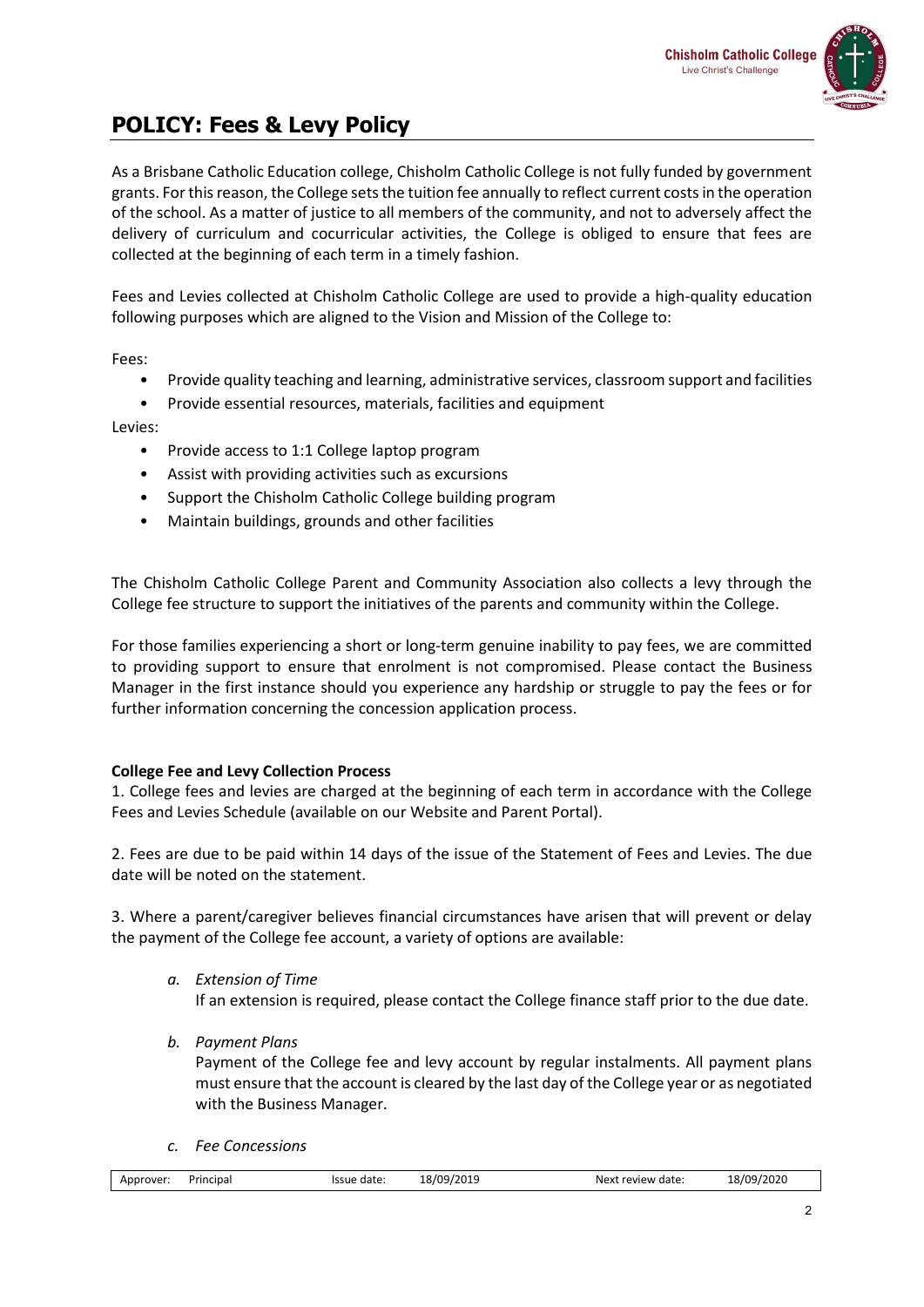

In cases of financial hardship an application may be made for a fee concession.

- i. Concession applications are accepted at the commencement of each year or at any point initiated by the family. Concessions are issued for a maximum period of 12 months within a calendar year. Consideration for a subsequent 12-month period will require a new application.
- ii. A confidential, compassionate and just approach under the mission and values of Brisbane Catholic Education and Chisholm Catholic College is used when reviewing applications. The same process is adopted by all Brisbane Catholic Education Colleges for assessing eligibility.
- iii. Concession applications must be made in writing and forms are available at the College finance office.
- iv. All matters are dealt with on a confidential basis.
- v. Concession Agreement forms must be returned together with a current Direct Debit Authority before any concession is applied.
- vi. In cases where the Concession determined is considered to be insufficient, an interview with the College Principal is recommended.

Once a fee concession is granted, it is essential that this commitment is honoured in full and on time. The College's offer of concession is dependent upon the account being kept up to date and therefore a Direct Debit payment authority must be in place. If family circumstances change the College must be informed immediately.

# 4. Recovery of Unpaid Fees

In fairness to families who pay their College fees and levies regularly and on time, the College will follow up all overdue College fee accounts, as normal procedure and requirement of BCE.

- a. A reminder statement will be issued within 7 days to any family who has not settled their College fee account by the due date (where a payment plan or other arrangements are not in place).
- b. If payment or a suitable response is not received within 7 days of the reminder statement, contact with the parent will be made via telephone, mail or email.
- c. If after two weeks from this second reminder satisfactory arrangements have not been reached, the account may be sent to the College's debt collection agency. In serious cases, where there is clear capacity to pay outstanding fees, legal options may be pursued by the College.
- d. Legal costs, direct debit rejection fees and any debt collection costs or other costs incurred will be at the family's expense.

| Approver: | Principa |
|-----------|----------|
|           |          |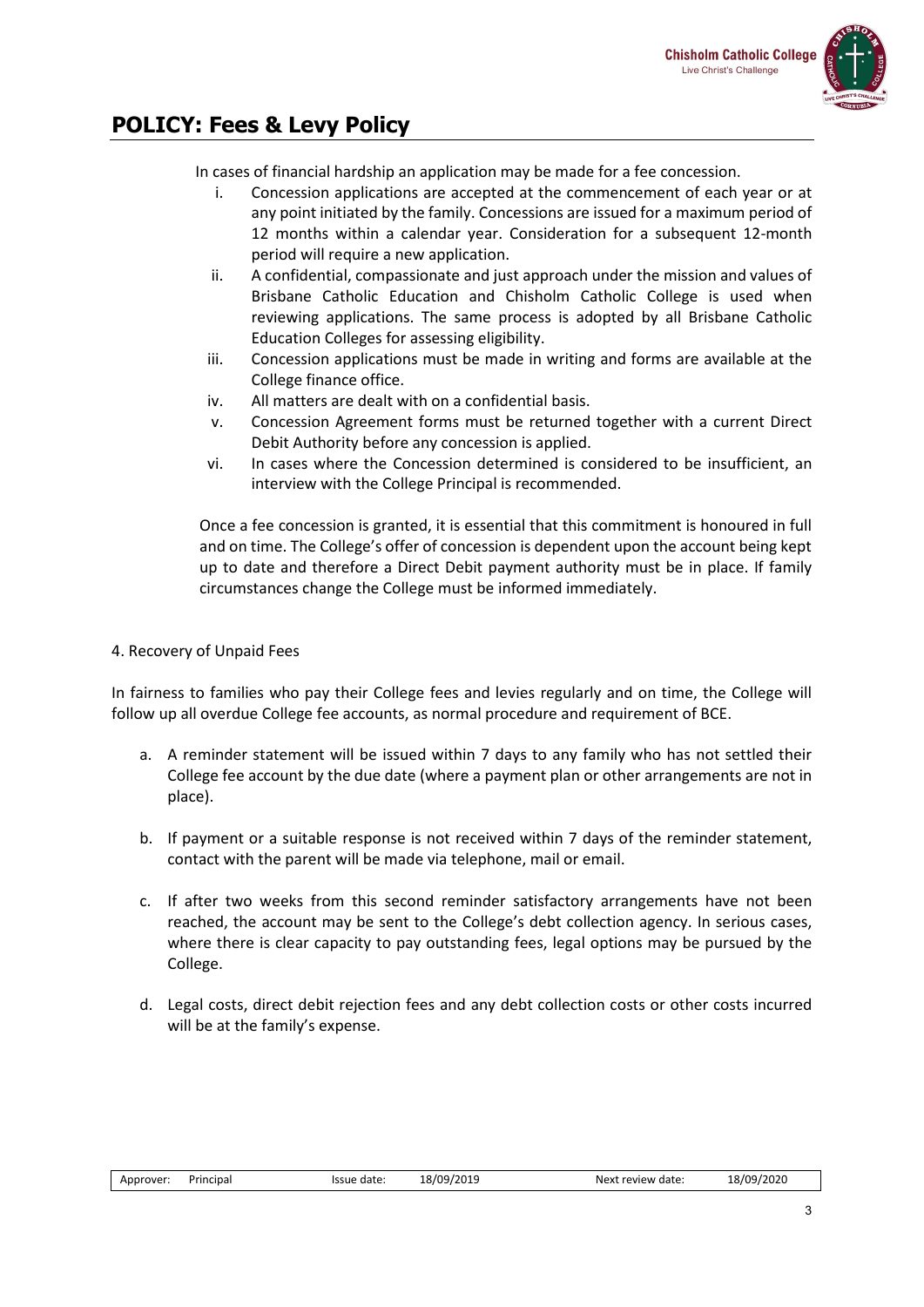# **Agreed Payment Plans**

As mentioned in point 3b above, our College offers families the opportunity of paying the College fee account by regular instalments over the course of the year. All agreed payment plans must be organised to include a regular schedule that will clear the College fees account by the last day of the College year. Any extensions to an Agreed Payment Plan must be negotiated with the Business Manager. To establish an Agreed Payment Plan, direct debit forms are available on the College website, Parent Portal or from the College finance office.

#### **Late Start Enrolment**

New students entering Chisholm Catholic College after the commencement of the term may be charged on a pro-rata basis for the remaining weeks of the term at the Principal's discretion.

#### **Withdrawal of Enrolment**

Written notice must be given for the withdrawal of a student during the term preceding the student's exit. Fees will be payable for the whole term in which the enrolment is terminated. For a reduction in fees, a written request must be made to the Principal at the time of notification and may be granted at the Principal's discretion.

Student laptops and accessories, textbooks, library books and other College loaned property are to be returned to the College. If any fees remain outstanding, they will be payable as per the normal payment terms and where appropriate, any fees in credit will be refunded.

In the instance where school fees are in credit a refund will be considered. However, no fees will be reimbursed until the parent discusses the reason for exit and all resources (including Textbooks, laptop and library books) are returned to the College.

# **Extended Leave / Holding an Enrolment Place**

Fees will be payable for the whole term in which extended leave is taken. For a reduction in fees a written request must be made to the Principal at the time of notification and may be granted at the Principal's discretion. Consideration will be given to the length of the break, the nature of the leave, the time the student has been at the College, the number of previous leave occurrences, and the existence of student waiting lists.

*For further clarification regarding the above College fee and levy collection process, please contact the College's Business Manager.*

*Phone: 07 3209 0700 Email: scornubia@bne.catholic.edu.au*